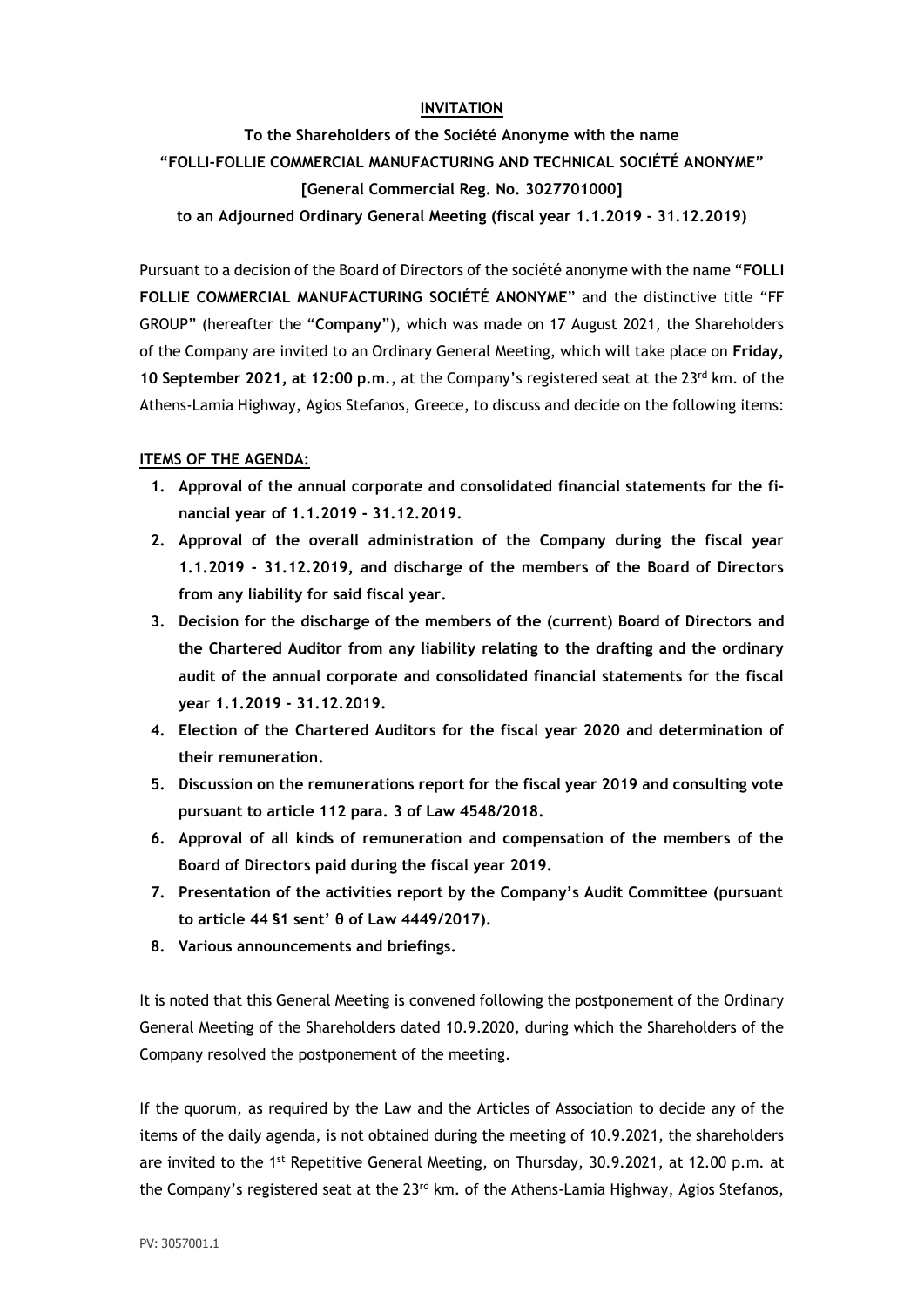Greece, without publishing a new invitation. The items of the agenda of the possible  $1^{st}$ Repetitive Meeting will be the above mentioned.

Pursuant to articles 124, 128 and 141 of Law 4548/2018, as amended and in force, the Company informs the shareholders for the following:

## **A. RIGHT TO PARTICIPATE IN THE GENERAL ASSEMBLY**

Any person appearing as shareholder in the records of the Dematerialized Securities System administered by "Hellenic Central Securities Depository S.A." (the "**HCSD**"), which is the Central Securities Depository providing registry services in the sense of para. 6 of article 124 of L. 4548/2018, is entitled to participate at the General Meeting. The status of shareholder may be evidenced by any lawful means and, in any case, based on the update received by the Company from HCSD. Shareholding status must be effective at the beginning of the fifth (5th) day prior to the date of the General Meeting, i.e. on 5.9.2021 ("**Record Date**").

The Record Date applies in the case of an adjourned or repetitive general meeting, provided that the adjourned or reiterated general meeting does not take place later than thirty (30) days from the Record Date.

Only persons with shareholding status on the respective Record Date are deemed vis-à-vis the Company to be entitled to participate and vote at the General Meeting. Shareholders who fail to comply with the deadline of para. 4 of article 128 of L. 4548/2018, i.e. who do not submit in writing the appointment of proxies or representatives to the Company at least forty eight (48) hours before the scheduled date of the General Meeting, participate at the General Meeting unless the General Meeting refuses this participation for good reason which justifies this refusal.

The exercise of these rights does not require blocking of the beneficiary's shares or compliance with any other procedure restricting the ability to sell and transfer same during the period between the Record Date and the date of the General Meeting.

## **B. PROCESS FOR EXERCISING VOTING RIGHTS BY PROXY**

A shareholder may participate in the General Meeting and vote either in person or by proxy. Each shareholder may appoint up to three (3) proxies. However, if a shareholder holds shares in the Company, which are held in more than one investor securities account, such restriction does not prevent the shareholder from appointing different proxies for the shares in each investor account in relation with the General Assembly. A proxy acting on behalf of more than one shareholder may vote differently for each shareholder.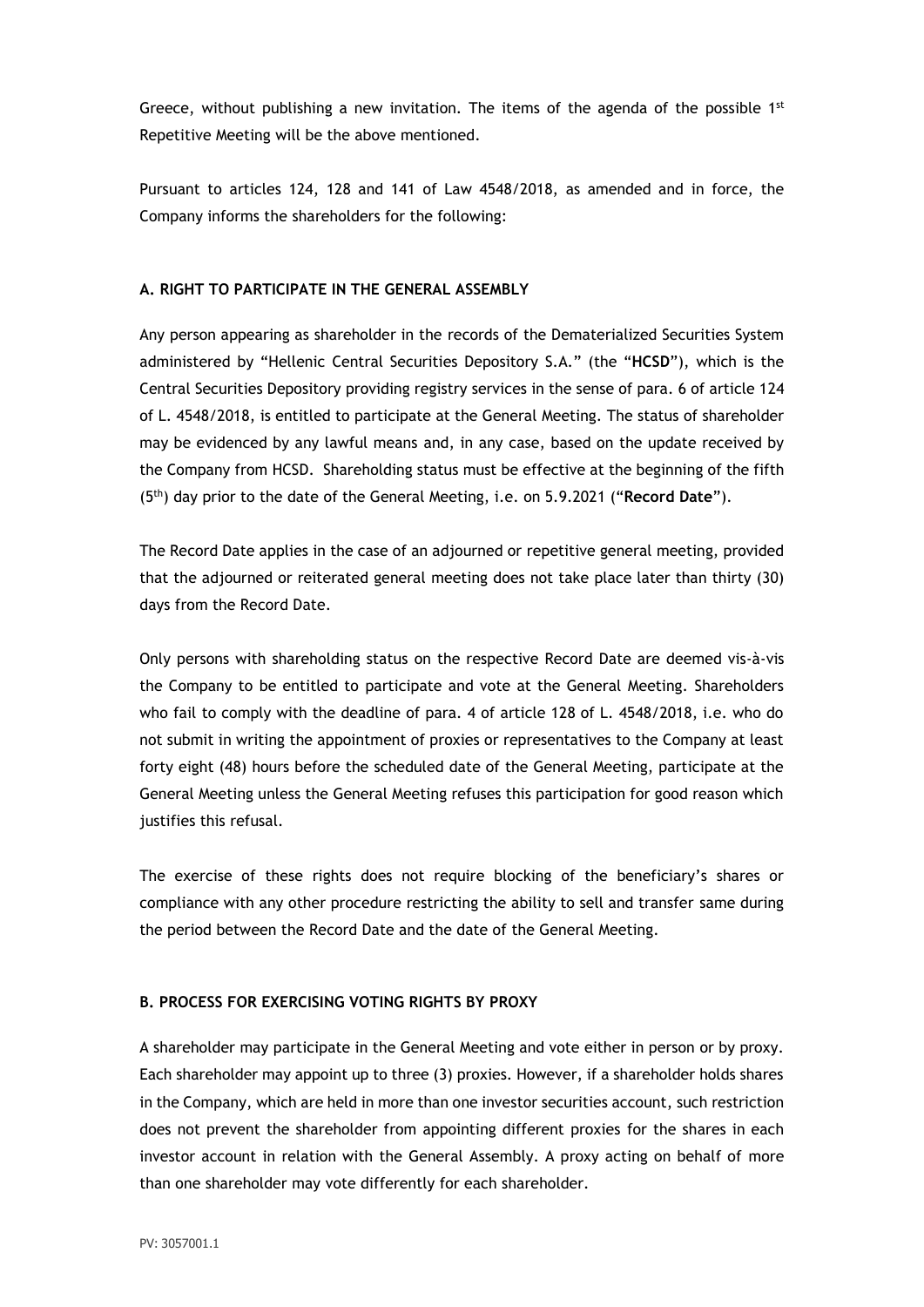A shareholder proxy must notify to the Company, before the start of the General Meeting, any specific event which may be useful to shareholders, in order to assess the risk of the proxy serving interests other than those of the shareholder. In the sense of this paragraph, a conflict of interest may particularly arise when a proxy is:

a) a shareholder exercising control of the Company, or other legal person or entity controlled by that shareholder;

b) a member of the board of directors or generally of the management of the Company or shareholder exercising control of the Company, or other legal person or entity controlled by that shareholder, which exercises control of the Company;

c) an employee or a certified auditor of the Company or a shareholder exercising control of the Company, or other legal person or entity controlled by that shareholder, which exercises control of the Company;

d) a spouse or a first-degree relative with one of the individuals referred to under (a) through (c) above.

The appointment and revocation of a shareholder proxy and the revocation or replacement of a representative or a proxy are made in writing (as mentioned immediately below) and filed with the Company at least forty-eight (48) hours prior to the scheduled date of the General Meeting.

The form that may be used for the appointment of a proxy is available at the Company's website [\(http://www.ffgroup.com/investors/shareholders/annual-general-meetings/\)](http://www.ffgroup.com/investors/shareholders/annual-general-meetings/). Such form must be filed, filled-in and signed by the shareholder with the Company's Investor Relations and Corporate Announcements Unit either by post (to the address: FF GROUP, 23rd km of the Athens-Lamia Highway, 14565, Agios Stefanos, Greece) or by e-mail (at [ir@ffgroup.gr\)](mailto:ir@ffgroup.gr), at least **forty-eight hours (48)** prior to the date of the General Meeting. Beneficiaries are responsible for confirming the successful dispatch of the proxy form and the receipt thereof by the Company, by calling the following number: +30 210 6241141 (Mrs. Mantalena Kasidiaropoulou).

### **C. MINORITY SHAREHOLDER RIGHTS**

Pursuant to Article 121 paragraph 4 of Law 4858/2018 regarding "Reforming the law of sociétés anonymes", we notify the Shareholders of the rights, to which (among others) they are entitled and which are provided by article 141 paragraphs 2, 3, 6 and 7 of L. 4548/2018:

**Paragraph 2 of article 141 of L. 4548/2018**: At the request of shareholders representing one twentieth (1/20) of the paid-up share capital, the company's board of directors is obliged to include additional items in the General Meeting's agenda, if the relevant request is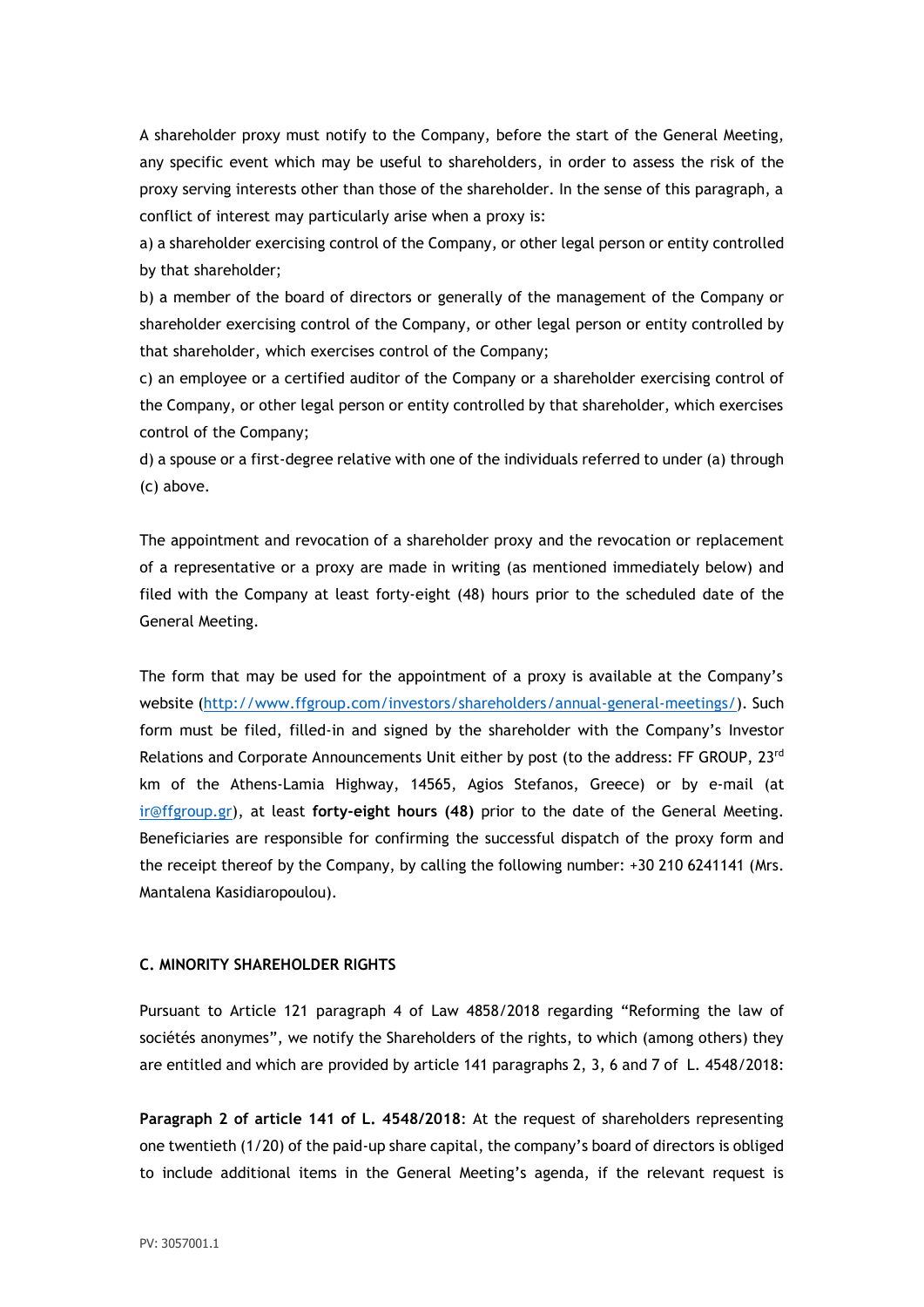received by the board of directors at least fifteen (15) days prior to the General Meeting, i.e. by 26 August 2021. The request for including additional items in the agenda is accompanied by a justification or a draft decision to be approved by the General Meeting, and the revised agenda is published in the same manner as the previous agenda thirteen (13) days prior to the date of the General Meeting and is also made available to the shareholders at the Company's website, along with the justification or draft decision submitted by the shareholders in accordance with article 123 paragraph 4 of law 4548/2018, as amended and in force. If these items are not published, the requesting shareholders are entitled to request the adjournment of the General Meeting, pursuant to article 141 para. 5 of law 4548/2018, as amended and in force, and to proceed with the publication themselves, as provided in the second sentence of this paragraph, at the expense of the Company.

**Paragraph 3 of article 141 of L. 4548/2018:** Shareholders representing one twentieth (1/20) of the paid-up share capital, are entitled to submit draft decisions on items included either on the original or any revised agenda of the General Meeting. The relevant request should be received by the Board of Directors at least seven (7) days prior to the date of General Meeting, i.e. by 3 September 2021, and the draft decisions become available to the shareholders in accordance with article 123 paragraph 3 of law 4548/2018, as amended and in force**,** at least six (6) days prior to the date of General Meeting, i.e. by 3 September 2021 *(given that the 4th of September is not a working day)*.

**Paragraph 6 of article 141 of L. 4548/2018:** At the request of any shareholder, submitted to the Company at least five (5) full days prior to the General Meeting, i.e. by 3 September 2021 *(given that the 4th and 5th of September are not working days)*, the Board of Directors shall provide the General Meeting with information relating to the Company's corporate affairs, to the extent such information is relevant to the items of the agenda. There is no obligation to provide information, when the relevant information is already available on the Company's website, in particular in the form of questions and answers. Additionally at the request of shareholders representing one twentieth (1/20) of the paid-up share capital, the Board of Directors is obliged to announce to the General Meeting, if it is the ordinary annual one, the amounts that were paid to each member of the Board of Directors or to the managers of the Company during the last two years, as well as any benefit to such persons for whichever cause or any contract of the Company with them. In all the above cases, the Board of Directors may refuse to provide the information for sufficient due reason, to be recorded in the minutes. Such a reason may be, as applicable, the representation of the requesting shareholders in the Board of Directors, in accordance with Articles 79 or 80 of law 4548/2018, as amended and in force. In the cases of the present paragraph, the Board of Directors may answer once to shareholder requests having the same content.

**Paragraph 7 of article 141 of l. 4548/2018:** At the request of shareholders representing one tenth (1/10) of the paid-up share capital, which is submitted to the Company at least five